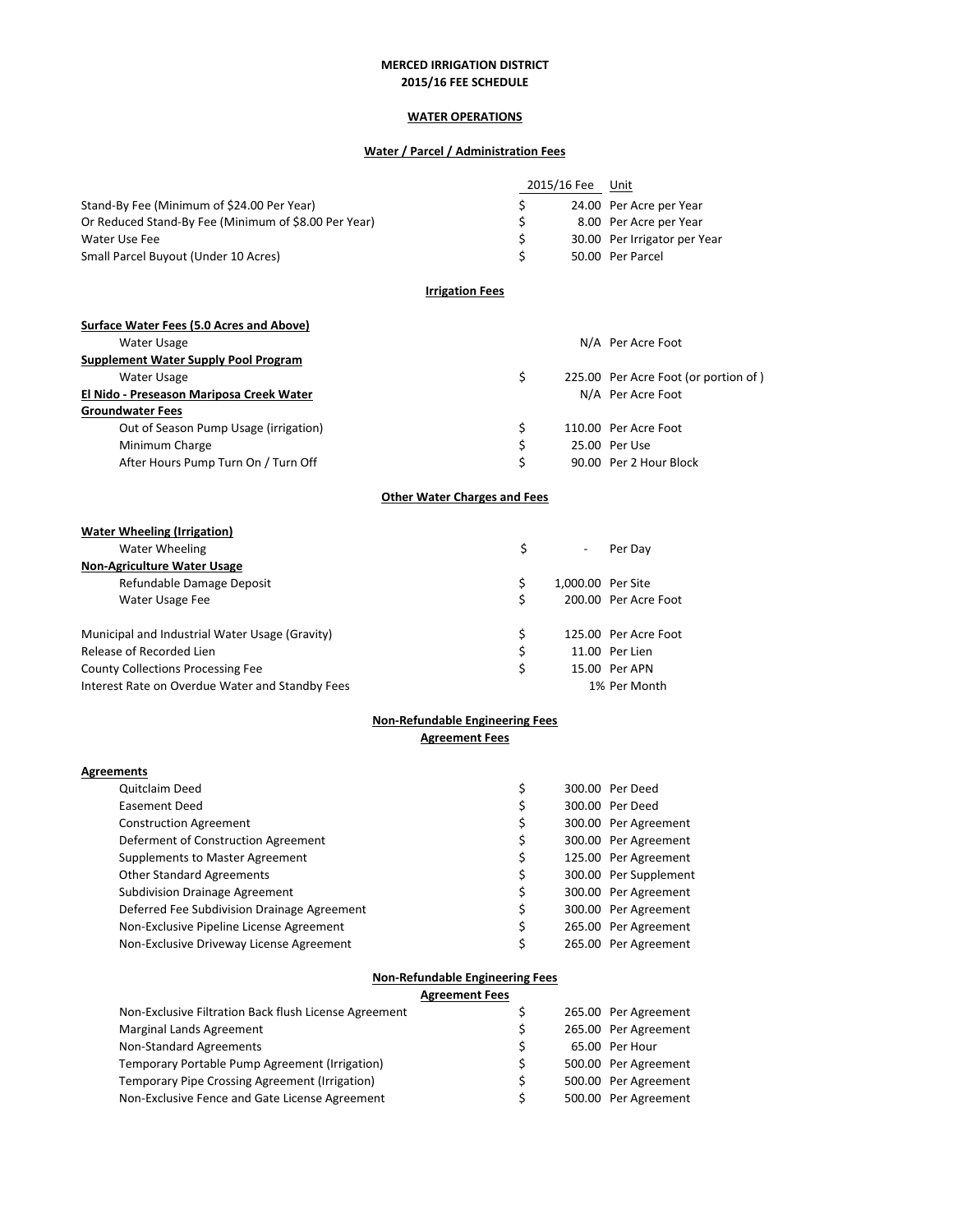# **Encroachment Applications**

| <b>Encroachment Type</b>                                                           |          |                           |                                         |
|------------------------------------------------------------------------------------|----------|---------------------------|-----------------------------------------|
| Storm Discharge                                                                    | \$       |                           | 1,600.00 Per Application                |
| Utility Crossing (includes All Wet & Dry Utilities, Except Individual Service   \$ |          |                           | 4,700.00 Per Application                |
| Individual Service Line Utility Crossing                                           | \$       |                           | 50.00 Per Crossing                      |
| Facility Relocation / Pipelining / Lining Project                                  | \$       |                           | 4,700.00 Per Application                |
| No Current Work - Deferment                                                        | \$       |                           | 1,200.00 Per Application                |
| Public Bridge                                                                      | \$       |                           | 2,400.00 Per Application                |
| <b>Engineering Service Application Fees</b>                                        |          |                           |                                         |
| <b>Project Type</b>                                                                |          |                           |                                         |
| New Delivery <sup>B</sup>                                                          |          |                           |                                         |
| <b>Construction Inspection</b>                                                     | \$       |                           | 100.00 Lump Sum                         |
| Standards Compliance Review                                                        | \$       |                           | 200.00 Lump Sum                         |
| <b>Traveling Screen Installation</b>                                               |          |                           |                                         |
| Construction Inspection                                                            | \$       |                           | 100.00 Lump Sum                         |
| <b>Standards Compliance Review</b>                                                 | \$       |                           | 210.00 Lump Sum                         |
| <b>Rotating Drum Screen</b>                                                        |          |                           |                                         |
| Construction Inspection                                                            | \$       |                           | 100.00 Lump Sum                         |
| <b>Standards Compliance Review</b>                                                 | \$       |                           | 210.00 Lump Sum                         |
| Pipeline/Canal/Lateral Relocation/Replacement                                      |          |                           |                                         |
| Construction Inspection                                                            | \$       |                           | 610.00 Minimum + \$65/hour over 8 hours |
| <b>Standards Compliance Review</b>                                                 | \$       |                           | 630.00 Lump Sum                         |
| <b>Driveway Crossing Design</b>                                                    |          |                           |                                         |
| Construction Inspection                                                            | \$<br>\$ |                           | 100.00 Lump Sum<br>210.00 Lump Sum      |
| Standards Compliance Review                                                        |          |                           |                                         |
| <b>Engineering Service Fees for Non Standard Ag/Urban Projects</b>                 |          |                           |                                         |
| Senior Engineer Rate                                                               | \$       |                           | 95.00 Per Hour                          |
| Associate Engineer Rate                                                            | \$       |                           | 65.00 Per Hour                          |
| <b>Engineering Technician Time</b>                                                 | \$       |                           | 55.00 Per Hour                          |
| Vehicle Mileage Rate                                                               |          | Current IRS Rate Per Mile |                                         |
| <b>Other Engineering Fees</b>                                                      |          |                           |                                         |
| <b>Plans and Specifications</b>                                                    |          | Varies by Project         |                                         |
| Plus Postage and Handling                                                          | \$       |                           | 10.00 Per Mailing                       |
| <b>Reproduction of Maps and Drawings</b>                                           |          |                           |                                         |
| "D" Size (24" X 36")                                                               | \$       |                           | 7.00 Per Copy                           |
| "E" Size (36" X 48")                                                               | Ş        |                           | 10.00 Per Copy                          |
| District Map ("E" Size, Trimmed)                                                   | \$       |                           | 5.00 Per Map                            |
| <b>STORM DRAINAGE FEES</b>                                                         |          |                           |                                         |
| <b>Annual Storm Drainage Assessments</b>                                           |          |                           |                                         |
| Residential Lots (1 Acre of Less)                                                  | \$       |                           | 12.30 Per Residential Unit              |
| <b>Commercial Property</b>                                                         | \$       |                           | 126.76 Per Impermeable Acre             |
|                                                                                    |          |                           |                                         |
| <b>Storm Drainage Hook-Up Fee</b>                                                  |          |                           |                                         |
| Residential Lots (1 Acre or Less)                                                  | \$       |                           | 205.00 Per Lot                          |

| Residential Lots (1 Acre or Less)            | 205.00 Per Lot |                               |
|----------------------------------------------|----------------|-------------------------------|
| Commercial Property - The Greater of Either: | 205.00 Per Lot |                               |
|                                              |                | 2.113.00 Per Impermeable Acre |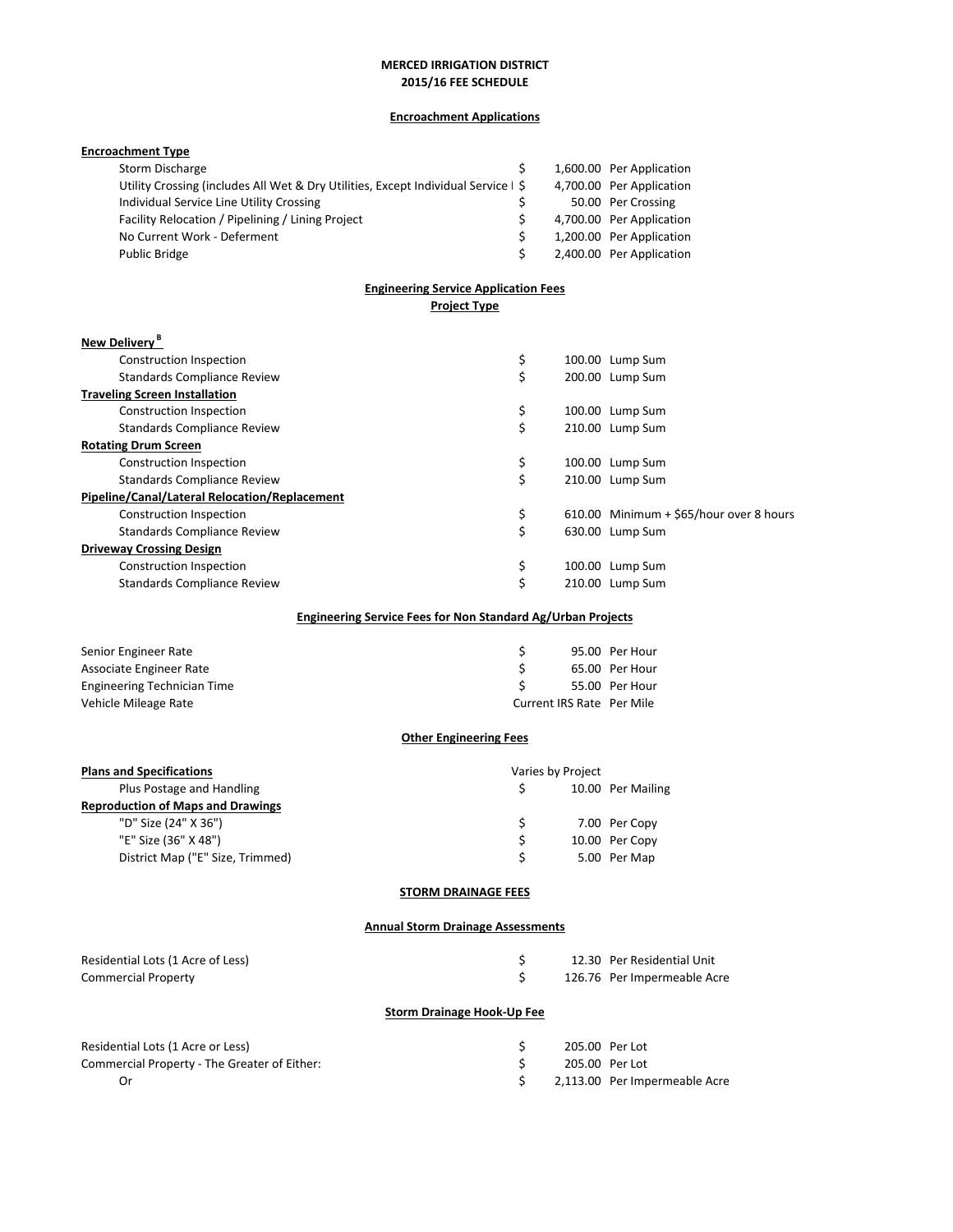#### **ELECTRIC SERVICE FEES**

#### **Electric Service Rate Schedule**

(Please refer to individual rate schedules for detailed rate information)

|            | AG-2 Agricultural                      | $0 - 199$ KW      |
|------------|----------------------------------------|-------------------|
|            | EGS-2 Commercial/Small Industrial      | 0 - 35 KW         |
|            | MD-4 Municipal                         | 35 - 499 KW       |
|            | MD-3 Municipal                         | 500 - 999 KW      |
|            | ED-4 Commercial/Industrial             | 35 - 499 KW       |
|            | ED-3V Commercial/Industrial            | 200 - 499 KW      |
|            | ED-3 Commercial/Industrial             | 500 - 999 KW      |
|            | ED-2 Commercial/Industrial             | 1000 KW and Above |
|            | ED-2P Commercial/Industrial            | 1000 KW and Above |
| RES2       | Residential <sup>E</sup>               |                   |
| LSC.       | Street lighting - Customer Owned       |                   |
|            | LSC-1 Street lighting - District Owned |                   |
| <b>MEF</b> | Flat Rate Service 0 Non-Metered Loads  |                   |
| IRC.       | Investment Recovery Charge             |                   |

NEM Net Energy Metering

#### **Care Program Income Limits (Effective 6/1/2009)**

| <b>Household Size</b> |   | <b>Care Income Limits</b> |
|-----------------------|---|---------------------------|
| 1 to 2                | Ś | 30,500.00                 |
| 3                     | Ś | 35,800.00                 |
| 4                     | Ś | 43,500.00                 |
| 5                     | Ś | 50,600.00                 |
| 6                     | Ś | 58,000.00                 |
| Each Additional       | Ś | 7,400.00                  |
|                       |   |                           |

#### **Customer Service Charges and Fees**

### **Billing Items**

| Service Establishment Fee - Residential Single Occupant           |    | \$5.00 Per Account                                       |
|-------------------------------------------------------------------|----|----------------------------------------------------------|
| Service Establishment Fee - Residential Each Additional Occupant  |    | \$5.00 Per Account                                       |
| Service Establishment Fee - Commercial                            |    | \$15.00 Per Account                                      |
| Minimum Deposit - Residential                                     | \$ | 200.00 Per Account                                       |
| Minimum Deposit - Commercial/Industrial                           |    | 400.00 Per Account                                       |
| <b>Service Connection Fees</b>                                    |    |                                                          |
| Next Day During Regular Posted Hours                              |    | Free Per Connect                                         |
| Same Day During Regular Posted Hours (Request Submitted by 3pr \$ |    | 75.00 Per Connect                                        |
| Outside Regular Posted Hours (Request Submitted after 3:00 pm) \$ |    | 225.00 Per Connect                                       |
| Due Date for Electric Bills                                       |    | 20 Days from Date of Bill                                |
| <b>Billing Delinquent Charge</b>                                  |    | 1.5% or \$5.00 Per Month whichever is greater (was 1.5%) |
| Telephone Payment Convenience Fee                                 | \$ | 5.00 Per Payment                                         |
| Dishonored Tendered Item                                          | \$ | 25.00 Per Item                                           |
| <b>Other Customer Service Fees</b>                                |    |                                                          |
| Disconnection Processing Fee (charged when work order generated)  | \$ | 20.00 Per Incident                                       |
| Disconnection Fee at Power Source                                 | \$ | 150.00 Per Disconnect                                    |
| Disconnection Fee at Meter                                        |    | 15.00 Per Disconnect                                     |
| Reconnection Fee at Power Source                                  | Ś  | 200.00 Per Reconnect                                     |
| <b>Reconnection Fee At Meter</b>                                  |    |                                                          |
| During Regular Posted Hours (Request Submitted before 3:00 pm) \$ |    | 50.00 Per Reconnect                                      |
| Outside Regular Posted Hours (Request Submitted after 3:00 pm) \$ |    | 225.00 Per Reconnect                                     |
| continues onto next page                                          |    |                                                          |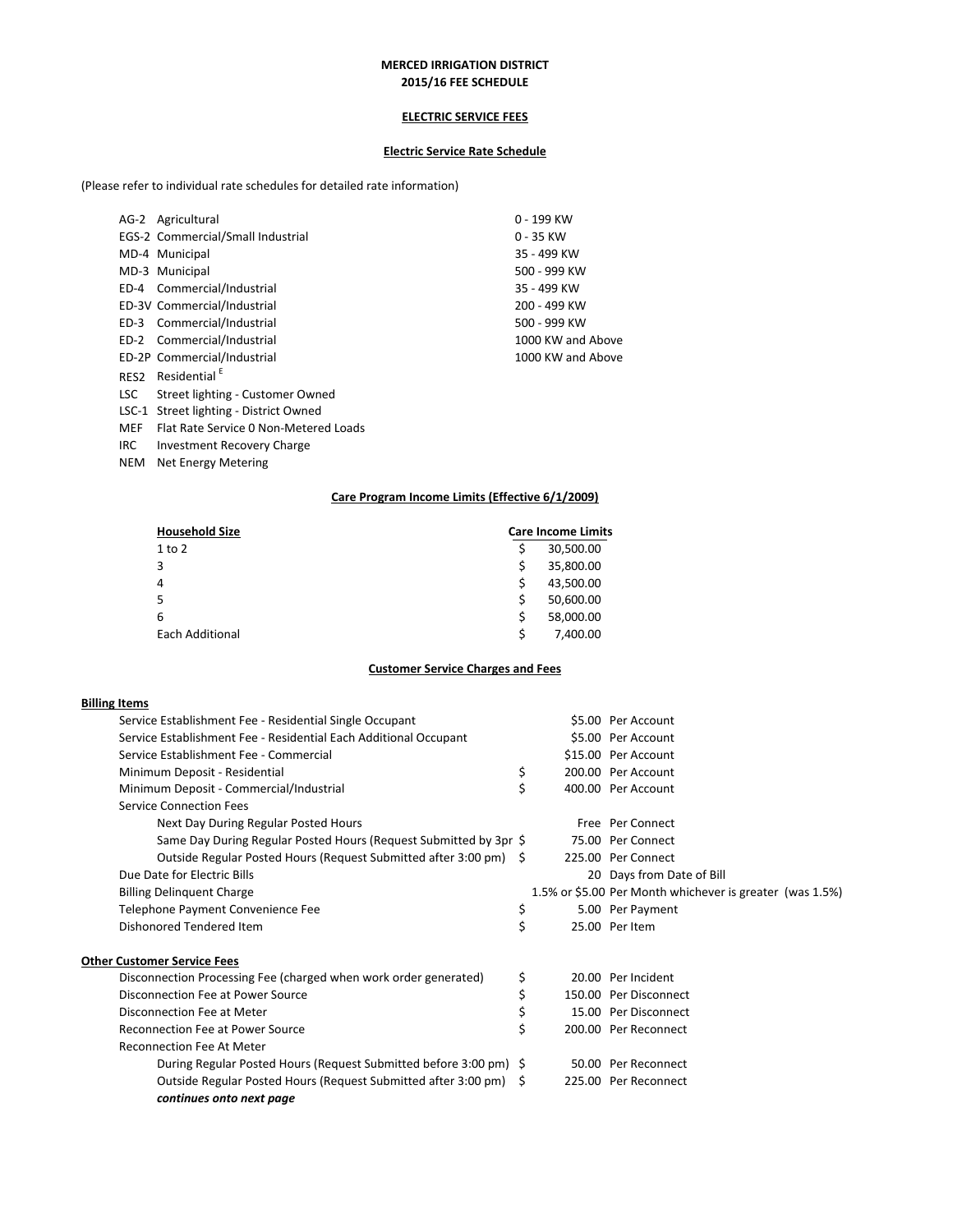# **Customer Service Charges and Fees**

| continues from previous page                |                |                                                  |
|---------------------------------------------|----------------|--------------------------------------------------|
| Meter Re-Read                               | \$             | 30.00 Per Read                                   |
| Meter Test Charge                           |                |                                                  |
| <b>First Meter Test</b>                     |                | Free Per Account                                 |
| After Free Test                             |                |                                                  |
| Non CT Meter (Typical Residential)          |                | \$100 Per Test                                   |
| CT Meter (Typical Medium-Large Commercial)  |                | \$200 Per Test                                   |
|                                             |                |                                                  |
| <b>Broken or Damaged District Equipment</b> |                |                                                  |
| Meter - Residential                         | \$             | 92.00 Per Meter                                  |
| Meter - Commercial/Industrial <sup>A</sup>  | Meter-Specific |                                                  |
| <b>Special Ring</b>                         | \$             | 17.00 Per Ring                                   |
| Pad Lock                                    | \$             | 9.50 Per Lock                                    |
| <b>Tampering Service Charge</b>             |                | 200.00 Per Occurrence Plus Investigation Charges |
|                                             |                |                                                  |

## **Other Electric Service Charges and Fees**

| <b>Billing Items</b>                           |                    |                    |                                        |  |  |
|------------------------------------------------|--------------------|--------------------|----------------------------------------|--|--|
| <b>Temporary Service Charge</b>                |                    | Project - Specific |                                        |  |  |
| Permanent Service Charge for Metered Pedestals |                    |                    |                                        |  |  |
| <b>Connection Charge</b>                       | Project - Specific |                    |                                        |  |  |
| Cable Charge                                   | Per Foot of Cable  |                    |                                        |  |  |
| <b>Streetlight Connection Charge</b>           | \$                 |                    | 125.00 Per Connection Point            |  |  |
| Engineering / Inspection / Construction Fees   |                    |                    |                                        |  |  |
| Engineering                                    | \$                 |                    | 60.00 Per Hour                         |  |  |
| Inspections (Regular Business Hours)           | \$                 |                    | 60.00 Per Hour                         |  |  |
| <b>Construction (Regular Business Hours)</b>   | \$                 |                    | 75.00 Per Hour                         |  |  |
| <b>Extension Allowance for Line Extensions</b> |                    |                    |                                        |  |  |
| Residential                                    | \$                 |                    | 1,500.00 Per Residential Dwelling Unit |  |  |
| Commercial                                     | \$                 |                    | 400.00 Per Estimated Peak KW           |  |  |
| Industrial                                     | \$                 |                    | 450.00 Per Estimated Peak KW           |  |  |
| Agricultural                                   |                    |                    |                                        |  |  |
| Pumping - Deep Well                            | \$                 |                    | 80.00 Per HP                           |  |  |
| Pumping - Boosting MID Surface Water           | \$                 | 275.00 Per HP      |                                        |  |  |
| Other AG Uses                                  | \$                 |                    | 275.00 Per Peak KW                     |  |  |

# **MISCELLANEOUS FEES**

| Notary Fee (Non-District Members)                       |    | 10.00 Per Notarization |
|---------------------------------------------------------|----|------------------------|
| <b>APN Printout</b>                                     | \$ | 25.00 Per Printout     |
| EIA-412 Report (energy Information Admin)               | \$ | 10.00 Per Report       |
| Copying Fee $(8^{1/2} \times 11 - S)$ Single Side)      | S  | 0.25 Per Copy          |
| Copying Fee $(8^{1/2} \times 11 -$ Duplexed)            | Ś. | 0.40 Per Copy          |
| Copying Fee (Oversized Copy or Folding)                 | Ŝ. | 1.00 Per Copy          |
| MID Board of Directors Meeting Information (Hardcopy)   | Ś  | 20.00 Per Year         |
| MID Board of Directors Meeting Information (Electronic) | S  | 10.00 Per Year         |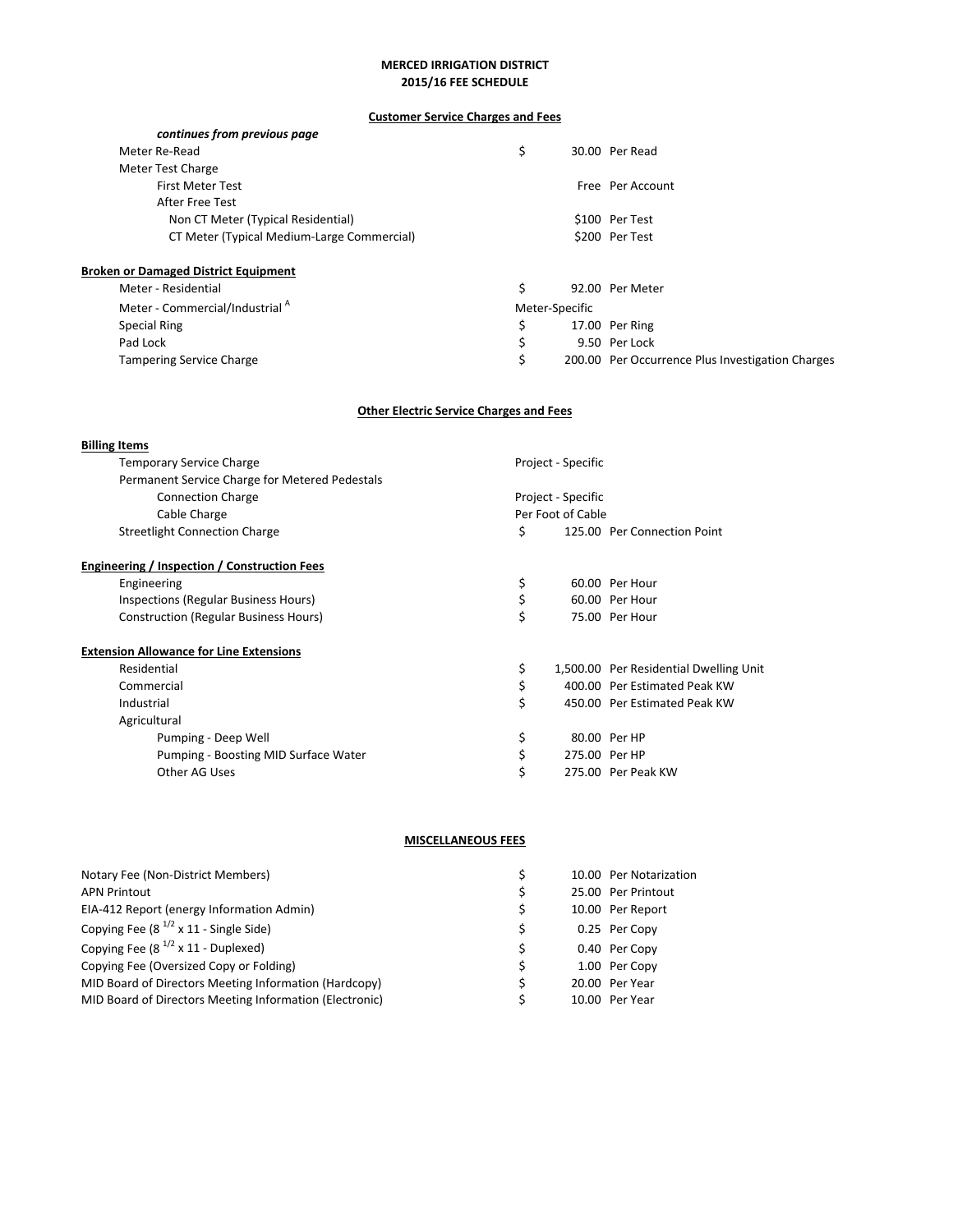## **LAKE & PARK FEES**

| Park & Lake Day-Use Fees:                                                                 |          |                  |
|-------------------------------------------------------------------------------------------|----------|------------------|
| Daily Motor Vehicle Entry/Use Fee                                                         |          |                  |
| Regular                                                                                   | \$       | 8.00             |
| Active Military / Senior                                                                  | \$<br>Ś  | 7.00             |
| Boat Club and Houseboat Visitors - per Night Charge                                       |          | 8.00             |
| A Weekly Pass (sold at the Daily Rate) is available to                                    |          |                  |
| pre-registered visitors of Boat Club Residents                                            |          |                  |
| Daily Bicycle/Motorcycle Entry / Use Fee - 2 Person maximum                               | \$       | 3.00             |
| Daily Boat / Trailer Entry / Use Fee                                                      |          |                  |
| Regular                                                                                   | \$       | 7.00             |
| Active Military / Senior                                                                  | \$       | 6.00             |
| Daily Pet Entry / Access Fee (per Animal)                                                 | \$       | 4.00             |
| Small Pavilion / Event Facilities Use Fee (Reserved for Exclusive Use)                    | \$       | 75.00            |
| Large Pavilion / Event Facilities Use Fee (Reserved for Exclusive Use)                    | \$       | 125.00           |
| Barbecue Pit and Barbecue Wagon (Available at McSwain & Barrett Cove) \$                  |          | 125.00           |
| Park - Model Cottage Accommodations:                                                      |          |                  |
| Available at McSwain & Barrett Cove                                                       |          |                  |
| Daily Park-Model Rental Rate - 4 Person Model (maximum occupancy)                         |          |                  |
| Low Season Sept 16 - May 15                                                               | \$       | 110.00           |
| High Season May 16 - Sept 15                                                              | \$       | 135.00           |
| Daily Park-Model Rental Rate - 6 Person Model (maximum occupancy)                         |          |                  |
| Low Season Sept 16 - May 15                                                               | \$       | 130.00           |
| High Season May 16 - Sept 15                                                              | \$       | 155.00           |
|                                                                                           |          |                  |
| <b>Supplemental &amp; Special Events Rates:</b>                                           |          |                  |
| Reservation Cancellation / Change Fee                                                     | \$       | 10.00            |
|                                                                                           |          |                  |
|                                                                                           |          |                  |
| <b>Houseboat Permit Fees:</b><br>New Houseboat Permit Initial Purchase Fee                |          | TBD              |
|                                                                                           |          |                  |
| Annual Lake Houseboat Permit Renewal Fee<br>Houseboat Permit Transfer Fee                 | \$<br>\$ | 625.00<br>500.00 |
|                                                                                           |          |                  |
| <b>Annual Permit Fees (Decals):</b>                                                       |          |                  |
| Annual Vehicle Access Permit                                                              |          |                  |
| Regular                                                                                   | \$       | 90.00            |
| Active Military / Senior                                                                  | \$       | 75.00            |
| Annual Boat / Trailer Access & Lake Permit                                                |          |                  |
| Regular                                                                                   | \$       | 80.00            |
| Active Military / Senior                                                                  | Ś        | 65.00            |
| Annual 2 <sup>nd</sup> Vehicle / Boat Access Permit                                       | \$       | 40.00            |
| Annual Cabin Boat / Trailer Access & Lake Permit                                          |          | 130.00           |
| Annual Pet Access Permit (per Animal)                                                     | \$<br>\$ | 34.00            |
| Annual PERMIT Replacement Fee                                                             | \$       | 5.00             |
| RV Park and Camping Fees: All RV/Camp Rates are charged per Night                         |          |                  |
| Daily RV Park Site Fee (with hookups)                                                     |          |                  |
| Low Season Sept 16 - May 15                                                               |          |                  |
| Regular                                                                                   | \$       | 28.00            |
| Active Military / Senior                                                                  | \$       | 25.00            |
| High Season Sept 16 - May 15                                                              |          |                  |
| Regular                                                                                   | \$       | 34.00            |
| Active Military / Senior                                                                  | \$       | 31.00            |
| Extended Stay - Daily RV Site Fee (with hookups) - stays longer than 7 consecutive nights |          |                  |
| 8 night Minimum - 60 day Maximum                                                          |          |                  |
| Low Season Sept 16 - May 15                                                               | \$       | 18.00            |
| High Season May 16 - Sept 15<br>continues onto next page                                  | \$       | 26.00            |